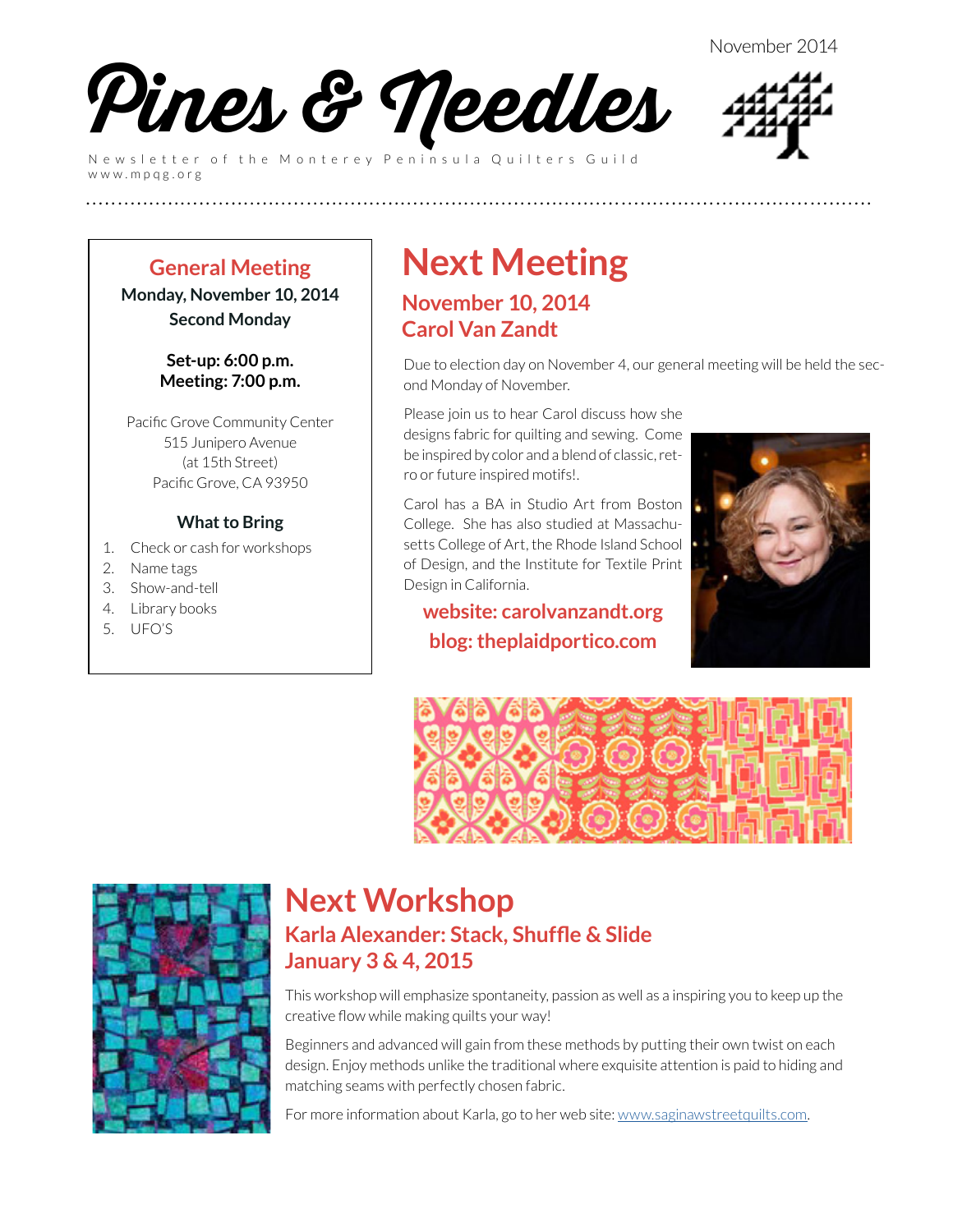## "From Me, To Me" Gifts

### **President's Message**

By Claudia Sammis [especials@sbcglobal.net](mailto:especials%40sbcglobal.net?subject=MPQG), 831-333-9133

The season of gift giving is almost upon us. But before life gets too hectic, I would like to encourage you to choose your own gift … and really give it to yourself. Back in my single, career girl, hedonistic days, my pals called this idea a From Me, To Me present. Over the years, my desires have changed from baubles to other things but the excitement is still there. How about you? What gift would please you?

For a gift that keeps on giving in terms of both inspiration and clever, new techniques, I highly recommend a one or two day workshop or a weeklong seminar. During this guild year from September 2014 through August 2015, MPQG has 5 workshops scheduled. Empty Spools Seminars starts up again on February 22, 2015, with five 5-day workshops covering a myriad of interests. To pique your interest, go to http://www.mpqg.org/news/category/workshops/. For a little longer getaway, go to www.emptyspoolsseminars.com. Or how about a class at Back Porch Fabrics, Bella's Sewing Studio or Family Threads?

An added benefit is that we don't need to purchase an airline ticket to get away from our daily responsibilities. Just a quick drive and we're transported to a very creative world whether it's a daylong class or a weeklong seminar.

Can't make up your mind? Just close your eyes and point. You can't go wrong with the treat of a From Me, To Me gift.

### **Sign Up for Kaffe Fassett Newsletter**

What a wonderful evening we had with Kaffe and Brandon. To receive Kaffe's newsletter, go to [http://www.kaffefassett.com/](http://www.kaffefassett.com/Newsletters.html) [Newsletters.html](http://www.kaffefassett.com/Newsletters.html) to sign up.

### **Charity Quilt Friendship Group November Sew-In**

By Terann Carr, [cacarrs@sbcglobal.net](mailto:cacarrs%40sbcglobal.net?subject=MPQG%20Heart%20Pillows)

The November Sew In will be Friday, November 21. We will be finalizing our basket for the raffle at the Winter Benefit Social party on the first Monday in December. Our theme is "Scrap Happy" and it is coming along pretty well.

We have some books, fabric, and notions but could use a lot more. Anything scrappy, funky, or fun would add to the basket's appeal. If you want to bring things to me at the November Guild meeting that would be great too.

We meet in my home from 9:30 am till ?? Bring a lunch!

Call for directions.



MPQG warmly welcomes our new members

Margo Fuselier Judy Harrold Corliss Kelly Katie Mackin Roderick Kiracofe Eliza Schreckenberger Sharon Cooper Marsha McCollum-Leutza Family Threads

For any membership help or information, contact our Membership Chair, Noreen Nance [nor9215een@gmail.com](mailto:nor9215een%40gmail.com?subject=MPQG%20Membership) 831-915-3441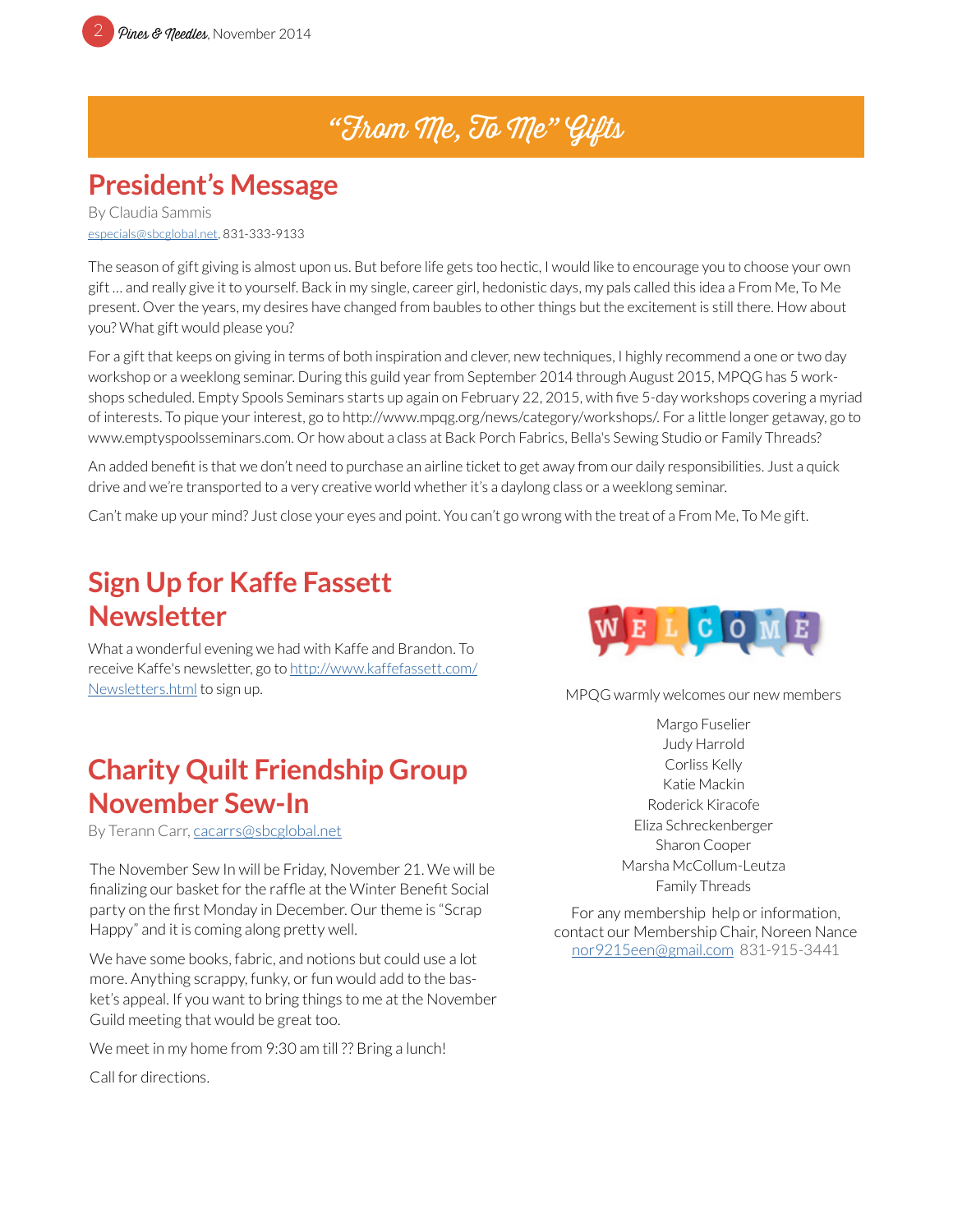## **Grants Available for the Asking!**

By Judi Brown, [jdb515@sbcglobal.net](mailto:jdb515%40sbcglobal.net?subject=MPQG%20Grant)

Every year at this time, we wish to give grants to schools in our area who have needs for sewing or quilting supplies, or fabrics. In the past, we've even had projects that have used quilting to present a practical application in algebra classes!

It's exciting to help young people in this way and help them to develop their skills for the future. Who knows, we may be planting seeds for future guild members.

The December raffling of gift baskets is our way of raising money for these grants. Below you will find the form to be used for requests. So … talk this up with anyone you know who is involved in quilt related projects and could use help from our guild.

Please send any information and the form directly to me INSTEAD of the Post Office box listed on the form.

Judi Brown 4112 Pine Meadows Way Pebble Beach, CA 93953

## **Call for Group Entries at Alvarado Gallery, Monterey**

Quick! Now is the time to apply as an individual or a group to exhibit at the Alvarado Gallery in the Monterey Conference Center. To learn more, go to: [http://](mailto:http://tinyurl.com/k66w2l3?subject=Alvarado%20Gallery) [tinyurl.com/k66w2l3](mailto:http://tinyurl.com/k66w2l3?subject=Alvarado%20Gallery). For information about the current exhibit, go to [www.](mailto:www.monterey.org/museums/MontereyArt/AlvaradoGallery.aspx?subject=Monterey%20Conference%20Center) [monterey.org/museums/MontereyArt/AlvaradoGallery.aspx.](mailto:www.monterey.org/museums/MontereyArt/AlvaradoGallery.aspx?subject=Monterey%20Conference%20Center)

Would you be willing to be the chief organizer/go to contact for a guild exhibit at the Alvarado? If so, contact Claudia Sammis at especials@sbcglobal.net.

### *Occident/Orient* **Quilts by Regina Liske and Yo Matsuda**

This diverse exhibit of art quilts highlights the personal backgrounds of the quilters in their choices of style, fabric, color, and design. Many

years of combined varied experience gives this exhibit an unusual blend of East and West.

*[Unitarian Universalist Church of the Monterey Peninsula](http://www.uucmp.org/) 490 Aguajito Road, Carmel, CA 831-624-7404 December 2, 2014 through January 12, 2015 Tuesday - Friday 9:00 am - 5:00 pm, Sundays 10:30 am - 12:30 pm Champagne reception for the artists: December 2, 2014 5:30 pm to 7:30 pm*



month

meeting: Lecture

**Directory** 

*November 2014*

• distribute MPQG Membership

call for Community Grant Award

• planning for Winter Benefit Social, fund raising event continues initial Quilt Show committee

> • updates and announcements to Communications the 10th of

finalize raffle quilt design

**Board Projects**

proposals continues

members meeting



**Custom Longarm** 

**Machine Quilting** 45335 Vista Place King City, CA 93930  $(831)$  385-3374

www.hollycaseyquilts.com holly@hollycaseyquilts.com

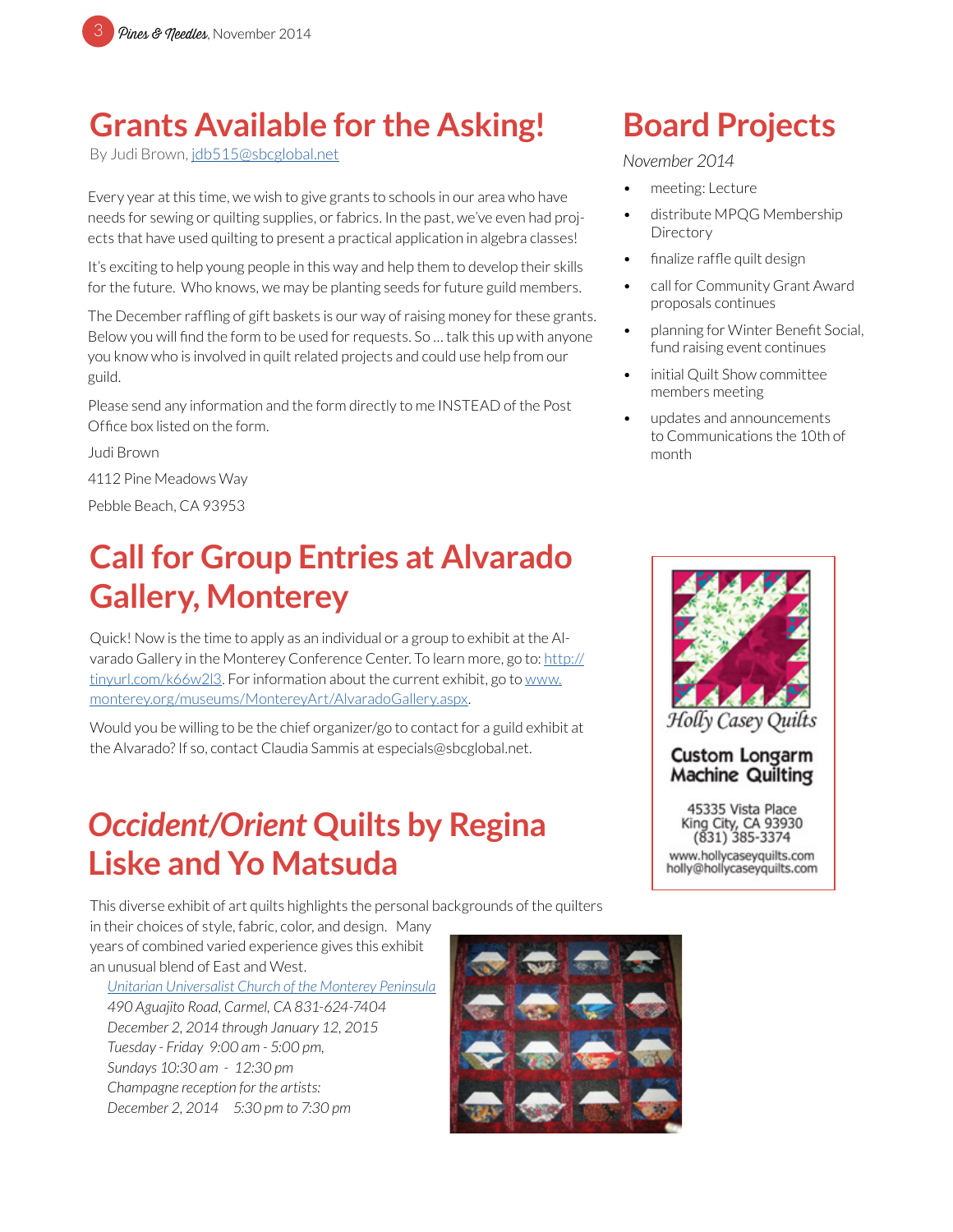

## **Annual Holiday Fundraising Event**

By June Cornell, [junecornell@yahoo.com](mailto:junecornell%40yahoo.com?subject=MPQG%20Holiday%20Fundraising%20Event), 831-757-1390

We are drawing close to our annual December fundraiser. The grant money that is raised that evening is greatly appreciated by local groups that want to further sewing skills in someway.

We have been given some quilts by guild member, Jeanne Pryor, that we are putting into a silent auction. Three of them are antique quilts and one is a hand-pieced on by Jeanne herself. View them to see which ones you would like to bid on.

Areas that we need help in for the evening:

- Tablecloth ironing : these will be at the next meeting to hand out and be returned by 6:00 on the night of December.
- Set-up Committee: We have three so far but could some more helpers
- Refreshment Table Chairperson and helpers: I have one person but need at least three more. The chairperson will need to help purchase the drinks for the evening
- Cleanup Committee: Two ladies have signed up to stay and help, need more
- Raffle Ticket Sales: Judy Furman has once again volunteered to do this job. Thanks, Judy
- Basket Donations : There are five donations thus far. We usually get at least 20 donations, so get together with your Friendship Group and brainstorm for ideas that you could put together a basket to benefit the Grant Program.

My husband, Darryl, will once again come to help it a fun and entertaining evening. Hope to see you at the December meeting. Don't forget your address labels for your raffle tickets.

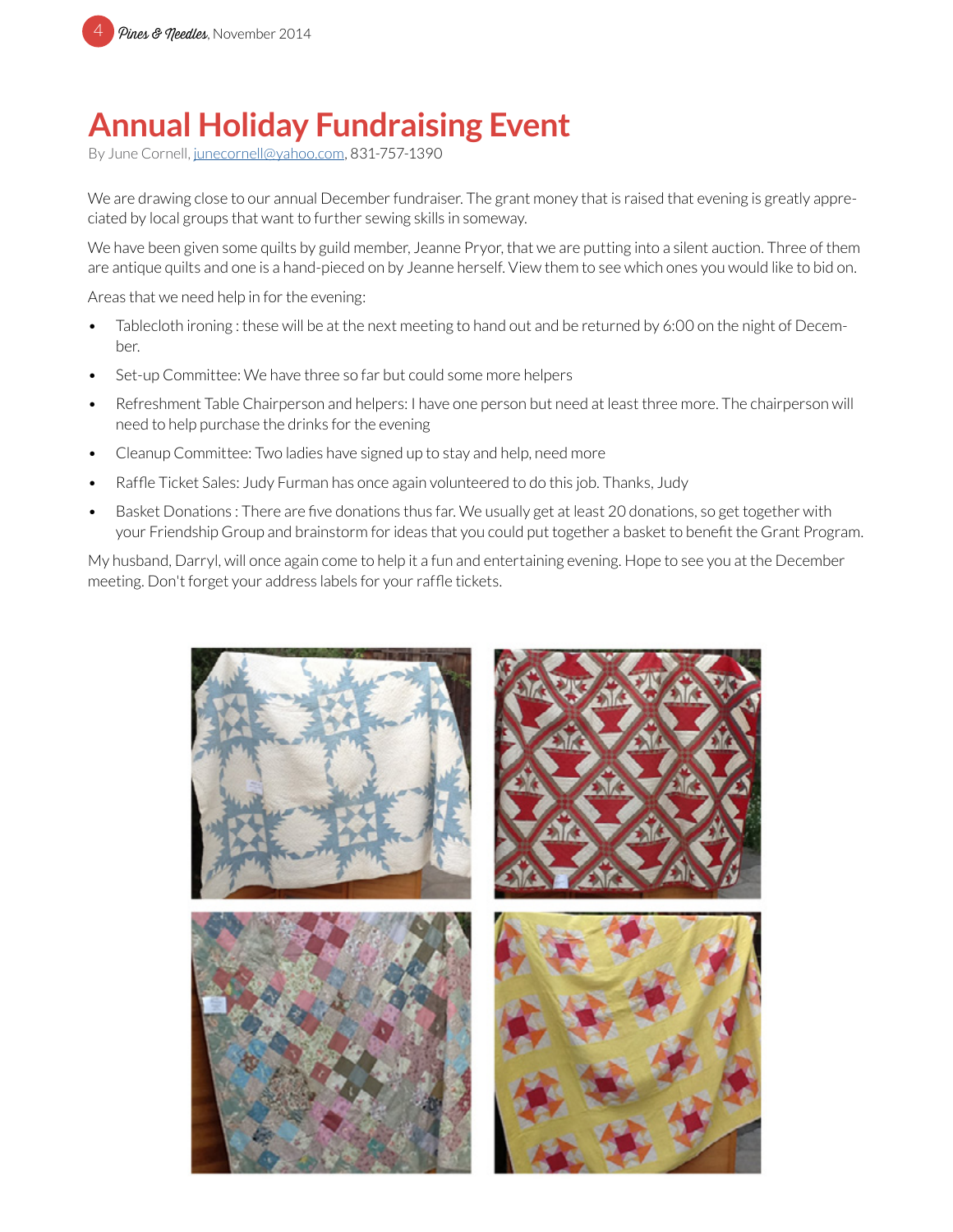| <b>Monterey Peninsula Quilters Guild</b><br><b>Workshop Reservation</b> |                                                                                                                                                                                         |                                 |                        | Members        | Non-<br>Members*                 |
|-------------------------------------------------------------------------|-----------------------------------------------------------------------------------------------------------------------------------------------------------------------------------------|---------------------------------|------------------------|----------------|----------------------------------|
| $\Box$ Saturday &<br>Sunday                                             | January 3 & 4, 2015                                                                                                                                                                     | Karla<br>Alexander              | Stack, Shuffle & Slide | \$100.00       | \$120.00                         |
| $\Box$ Saturday                                                         | February 21, 2015                                                                                                                                                                       | Gwen Marston Small Studies      |                        | \$50.00        | \$60.00                          |
| Name:                                                                   |                                                                                                                                                                                         |                                 |                        |                |                                  |
| Address:                                                                |                                                                                                                                                                                         |                                 |                        |                |                                  |
| Telephone:                                                              |                                                                                                                                                                                         |                                 |                        |                |                                  |
| Email:                                                                  |                                                                                                                                                                                         |                                 |                        |                |                                  |
| ⊱<br>$\approx$                                                          | ⊱<br>$\approx$<br>$\approx$<br>$\approx$<br>⊱                                                                                                                                           | $\approx$ cut here<br>$\approx$ | ⊱<br>⊱<br>$\approx$    | $\approx$<br>⊱ | $\approx$<br>$\approx$ $\approx$ |
| For your<br>records:                                                    | You are registered for:<br>$\Box$ Saturday and Sunday, January 3 & 4, 2015 Stack, Shuffle & Slide with Karla Alexander<br>□ Saturday, February 21, 2015 Small Studies with Gwen Marston |                                 |                        |                |                                  |
| Send to:                                                                | Make check payable to MPQG. Send to:<br>Gail Abeloe, Attn: MPQG Workshop, 157 Grand Ave., Pacific Grove, CA 93950.                                                                      |                                 |                        |                |                                  |
| Questions?                                                              | Gail Abeloe at Back Porch Fabrics 831-375-4453.                                                                                                                                         |                                 |                        |                |                                  |
| Time:                                                                   | Doors open at 9:30 a.m. Workshop is 10:00 a.m. to 4:00 p.m.                                                                                                                             |                                 |                        |                |                                  |
| Note:                                                                   | Reservations are secured when payment is received. To cancel and receive a refund,<br>cancellation must be made at least 7 days in advance.                                             |                                 |                        |                |                                  |
| Supply List:                                                            | Available at general meetings, on web site at<br>www.mpqg.org/news/category/workshops/, or call Gail Abeloe at 831-375-4453.                                                            |                                 |                        |                |                                  |
| Location                                                                | Health and Fitness Room at the Sally Griffin Center, 700 Jewell Avenue, Pacific Grove, CA<br>93950.                                                                                     |                                 |                        |                |                                  |
| Food:                                                                   | Plan on bringing your lunch, snacks, and beverages.                                                                                                                                     |                                 |                        |                |                                  |
|                                                                         | * Non-Member registration is accepted 30 days prior to the workshop.                                                                                                                    |                                 |                        |                |                                  |

# **Tied Quilts on the Loose**

By Terann Carr, [cacarrs@sbcglobal.net](mailto:cacarrs%40sbcglobal.net?subject=MPQG%20Heart%20Pillows)

I think a couple of tied quilts from our September Tying Event went home to be bound without being signed out. One has a large red heart on a scrappy field. And, there may be one other. Call me if you took one home to bind so I know where it is.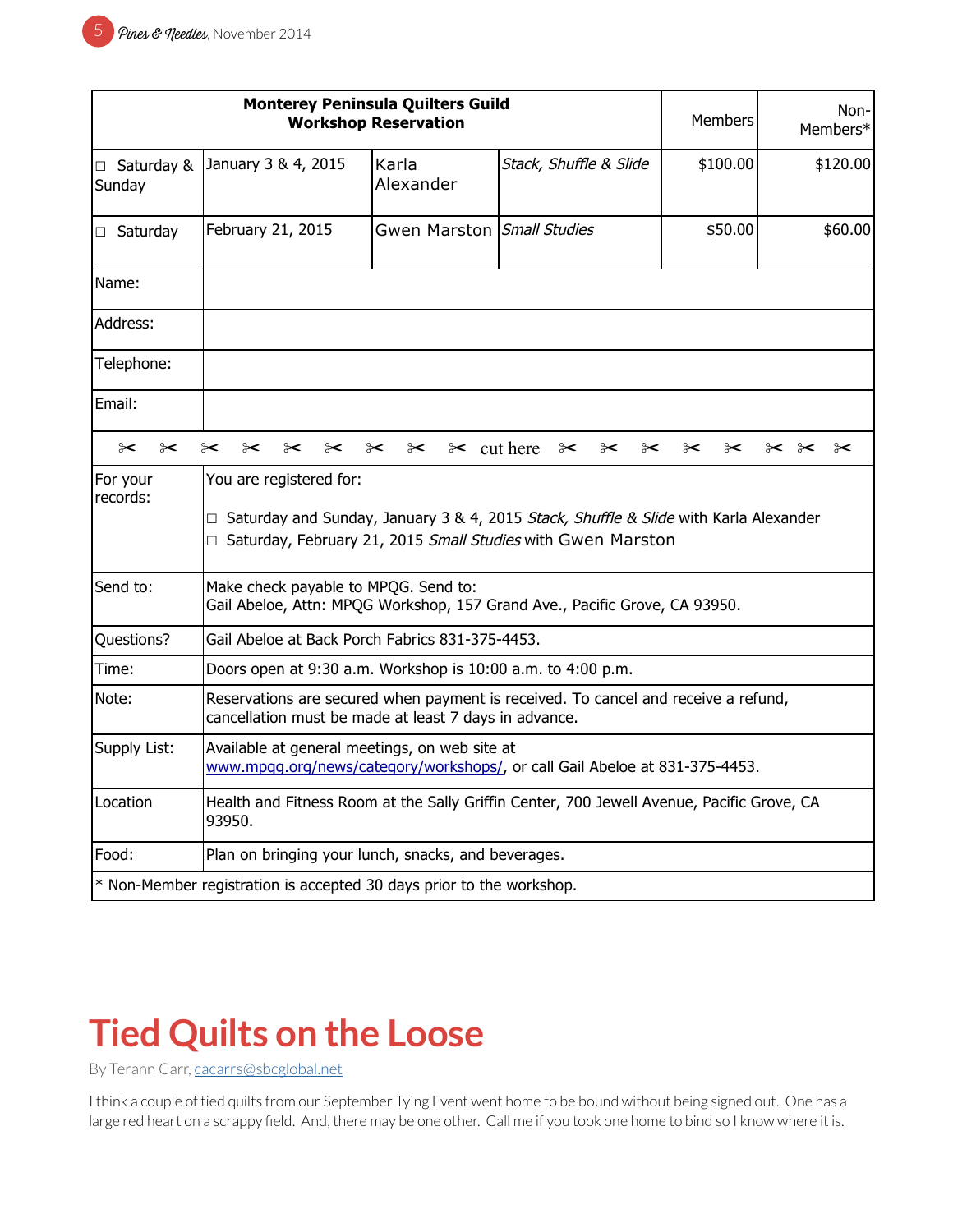### **Calendar, Road Trips, and Local Events**

By Tina McGill, [magill1242@gmail.com](mailto:magill1242%40gmail.com?subject=MPQG%20Calendar)

#### **Current Events**

- **• July 26 November 9**, 10am 4pm, San Jose Museum of Quilts and Textiles has two exhibits:
	- *• International TECHstyle Art Biennial 3 (ITAB)*
	- *• Vel Garrick: Conversational Watercolor Quilts*

520 South First St., San Jose, 408-971-0333. [www.sjquiltmuseum.or](http://www.sjquiltmuseum.org)g

- **• September 22 November 9**, 10am 4pm, *Creating with Pixels*. Digital quilt exhibit showcasing the work of Gudny Campbell, Sandra Hart, Gloria Hatton, Debbie Biller, Cheryl Smith and Elizabeth Hull. San Jose Museum of Quilts and Textiles, 520 South First St., San Jose, 408-971-0333. [www.sjquiltmuseum.or](http://www.sjquiltmuseum.org)g
- **• September 7 November 4**, *Staff Shows Off Again* by Back Porch Fabrics Staff. Artists' reception September 7 from 1-3pm. Back Porch Fabrics, 157 Grand, Pacific Grove, CA. [www.backporchfabrics.com](http://www.backporchfabrics.com)
- **• November 9, 2014 January 7, 2015**, *Just A Minute* Quilts by Sally Miller. Artists' reception November 9 from 1-3pm. Back Porch Fabrics, 157 Grand, Pacific Grove, CA. [www.backporchfabrics.com](http://www.backporchfabrics.com)
- **• November 14 November 16, 2014**, 10am 4pm, *Celebration of Color*, Quilt Show of the River City Quilters' Guild, Scottish Rite Temple, 615 H Street, Sacramento, CA 95819. www.rivercityquilters.org
- **• November 15**, 10:30 am or 2:00 pm *Free Pattern Demo*, Back Porch Fabrics, 157 Grand, Pacific Grove, CA. [www.backporchfabrics.com](http://www.backporchfabrics.com)
- **• November 15, 2014 March 1, 2015**, 10am 4pm, *Antique Ohio Amish Quilts from the Darwin Bearley Collection*, San Jose Museum of Quilts and Textiles, 520 South First St., San Jose, CA 408-971-0333. [www.](http://www.sjquiltmuseum.org) [sjquiltmuseum.or](http://www.sjquiltmuseum.org)g

#### **Future Events**

- **• December 2, 2014 January 5, 2015**, *Occident/Orient* Quilts by Regina Liske and Yo Matsuda*.* Unitarian Universalist Church of the Monterey Peninsula, 490 Aguajito Road, Carmel, CA. Tues - Fri 9 to 5, Sunday 10:30 to 12:30. Reception for the artists on December 2, 5:30 to 7:30 p.m. 831-624-7404
- **• December 13**, 10:30 am or 2:00 pm *Free Pattern Demo*, Back Porch Fabrics, 157 Grand, Pacific Grove, CA. [www.backporchfabrics.com](http://www.backporchfabrics.com)
- **• January 17 January 18, 2015**, 10:00 am 4:00 pm Heart of the Valley 2015 Quilt Show. Modesto Centre Plaza, 10th and K St, Modesto, CA. Featured artists: Paddy Shopher and Louise Nelson. Quilts, Art Quilts, Vendors, Demos, Raffle Quilts. [www.countrycrossroadsquilters.com](http://www.countrycrossroadsquilters.com).
- **• March 14 July 19, 2015**, 9:30am 5:15pm, *High Style: The Brooklyn Museum Costume Collection*, Legion of Honor, Lincoln Park, 100 34th Avenue, San Francisco, CA 94121 415-750-3600. l[egionofhonor.famsf.org/](http://legionofhonor.famsf.org/exhibitions/high-style-brooklyn-museum-costume-collection) [exhibitions/high-style-brooklyn-museum-costume-collection](http://legionofhonor.famsf.org/exhibitions/high-style-brooklyn-museum-costume-collection)



(831) 375-4453 Gail@backporchfabrics.com (831) 375-3755 fax www.backporchfabrics.com 157 Grand Avenue at Central, Pacific Grove, CA 93950

Get It Quilted! By Sharon Winter

- Creative custom quilting on a domestic machine
- Award-winning fine hand quilting
- Binding, basting, design and quiltmaking services ÷

Please call for an appointment (831) 647-8769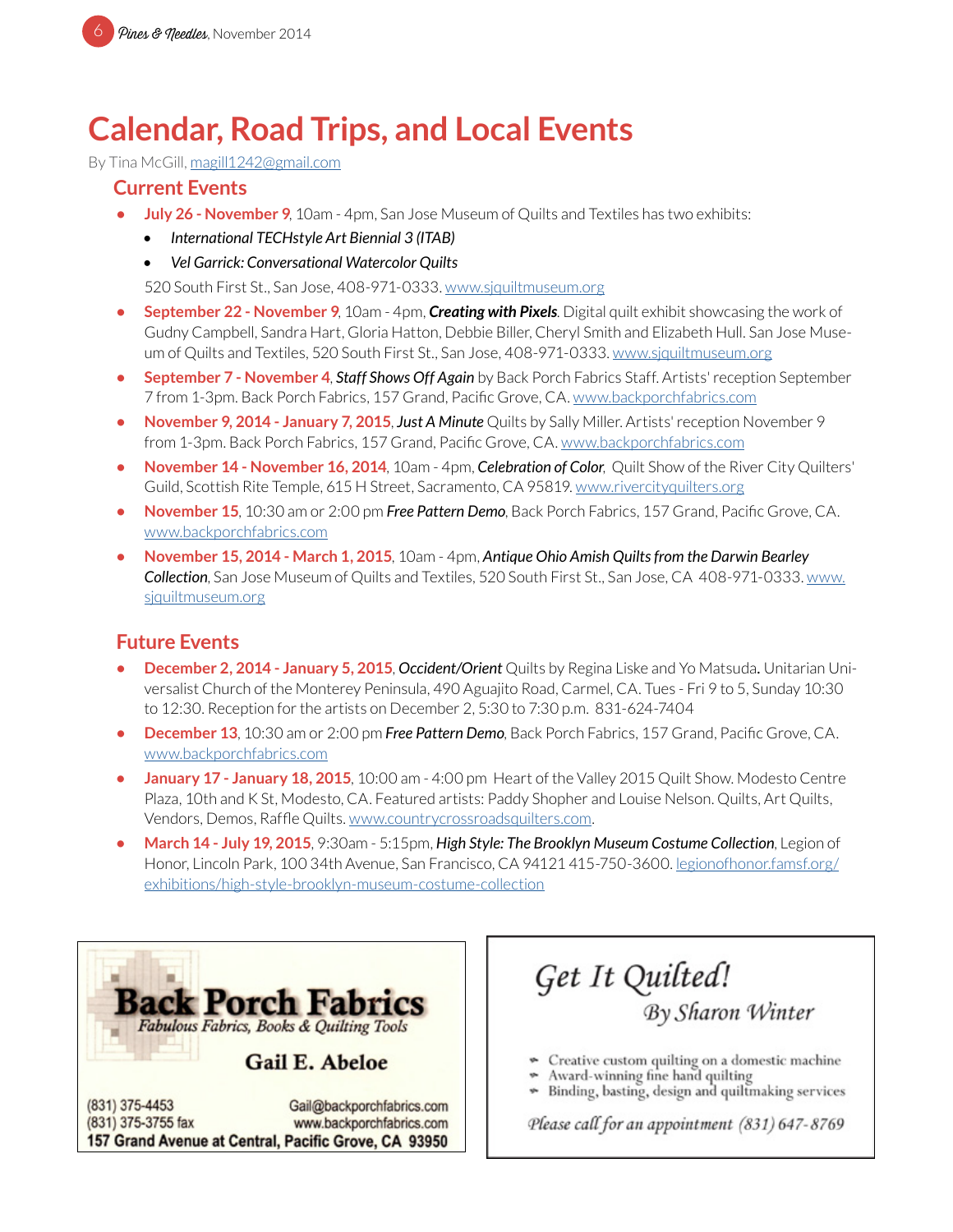

# **Upcoming MPQG Events**

- November 10 Meeting 2nd Monday. Speaker Carol van Zandt: *Designing Fabric for Quilting and Sewing*
- November 21 Friday Charity Quilt Friendship Group's monthly Sew In from 9:30 a.m. Contact Terann Carr for directions 831-375-7881
- December 1 Meeting 1st Monday Annual Winter Benefit Social
- January 3 & 4 Saturday & Sunday Workshop with Karla Alexander
- January 5 Meeting 1st Monday Karla Alexander

### **Are you up for the Folklore Challenge?**

Leora Raikin, our talented speaker from several years ago, has posted information about her annual challenge. We all had such a great time in her workshop that there must be some of her very creative embroideries out there just waiting to be submitted to her challenge. Read on ...

Calling all quilting, stitching, needle and fiber art enthusiasts. This is your chance to win \$500 Cash in the AFRI-CAN FOLKLORE EMBROIDERY CHALLENGE!

You are invited to submit your completed African Folklore Embroidery pieces for a special exhibition at Road to California 2015. Winter will mark the largest exhibit of African Folklore Embroidery fiber and quilting art that California has ever seen. All entries will be on display in a special exhibit area at Road to California.

The exhibit, with over \$500 in cash prizes, is in its fifth year. The challenge is open to all: rules of the challenge are at [www.aflembroidery.com](http://www.aflembroidery.com). Deadline for submissions: December 31st, 2014.

# **Big Thank You: Heart Pillows**

By Terann Carr, [cacarrs@sbcglobal.net](mailto:cacarrs%40sbcglobal.net?subject=MPQG%20Heart%20Pillows)

All three area hospitals received heart pillows last month. Thanks for all the wonderful work you have done to encourage breast cancer patients with these very useful pillows. We are especially pleased to have a contact now at Natividad Hospital.

# Monterey Peninsula Quilters Guild

Quilting & Community on the Central Coast of California **[www.mpqg.org](http://www.mpqg.org)**